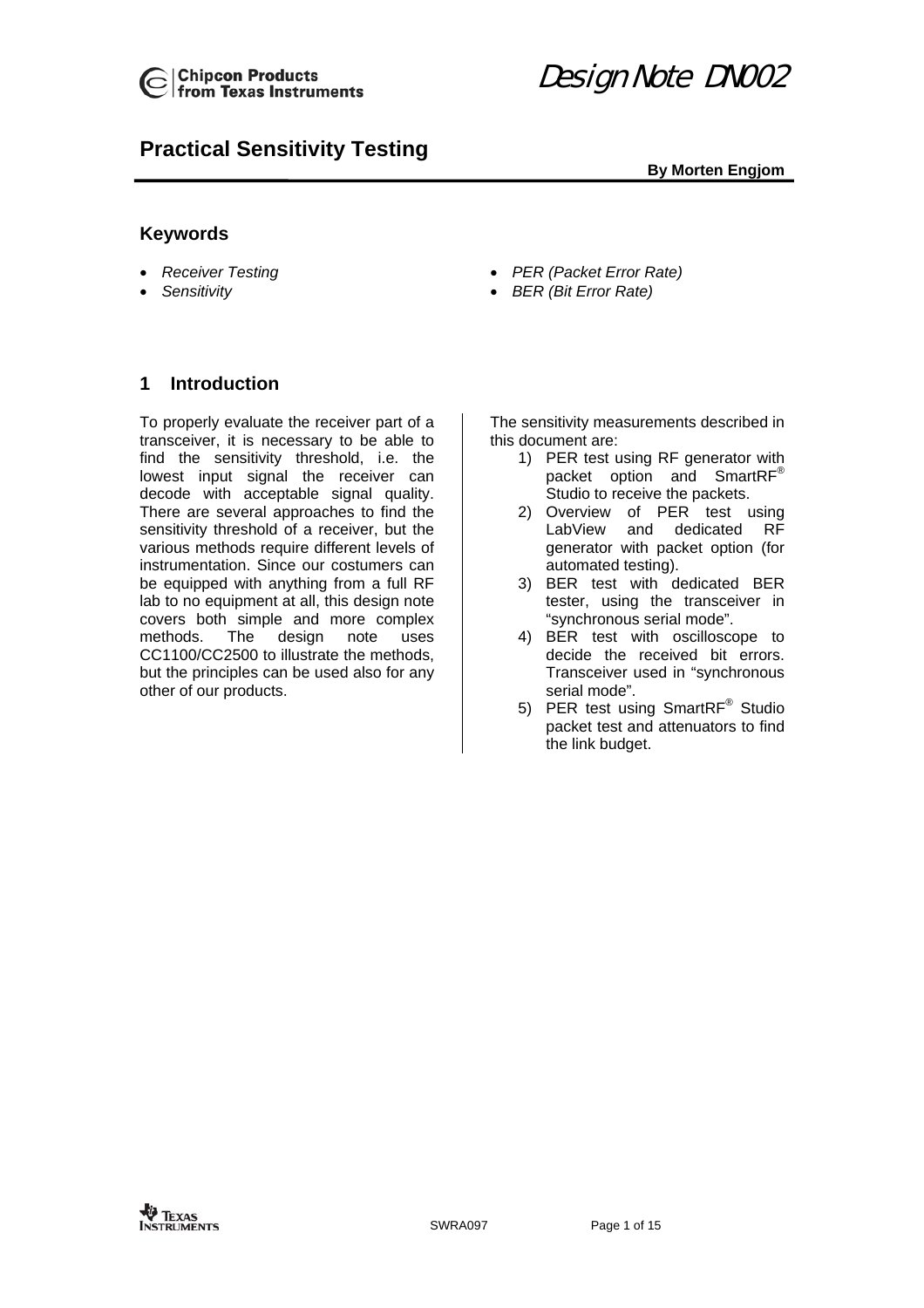

# **Table of Contents**

| $\mathbf 1$    |                                                                            |  |
|----------------|----------------------------------------------------------------------------|--|
| $\overline{2}$ |                                                                            |  |
| 3              |                                                                            |  |
| 3.1            | SENSITIVITY TEST USING SMARTRE® STUDIO AND RF GENERATOR W/ PACKET OPTION 4 |  |
| 3.2            | SENSITIVITY TEST USING LABVIEW AND RF GENERATOR WITH PACKET OPTION  8      |  |
| 3.3            | SENSITIVITY TEST USING BER TESTER AND "SYNCHRONOUS SERIAL MODE" 10         |  |
| 3.4            | SENSITIVITY TEST USING OSCILLOSCOPE AND "SYNCHRONOUS SERIAL MODE" 11       |  |
| 3.5            | SENSITIVITY TEST USING ATTENUATORS AND SMARTRF® STUDIO PACKET TEST  13     |  |
| 4              |                                                                            |  |
| 4.1            |                                                                            |  |
| 5              |                                                                            |  |

# <span id="page-1-0"></span>**2 Abbreviations**

| AGC        | <b>Automatic Gain Control</b>  |
|------------|--------------------------------|
| BER        | <b>Bit Error Rate</b>          |
| CRC        | <b>Cyclic Redundancy Check</b> |
| <b>DUT</b> | Device under Test              |
| EВ         | <b>Evaluation Board</b>        |
| EM         | <b>Evaluation Module</b>       |
| FIFO       | First In First Out             |
| FM         | <b>Frequency Modulation</b>    |
| <b>FSK</b> | <b>Frequency Shift Keying</b>  |
| GDO        | General Digital Output pin     |
| PER        | <b>Packet Error Rate</b>       |
| RF         | Radio Frequency                |
|            |                                |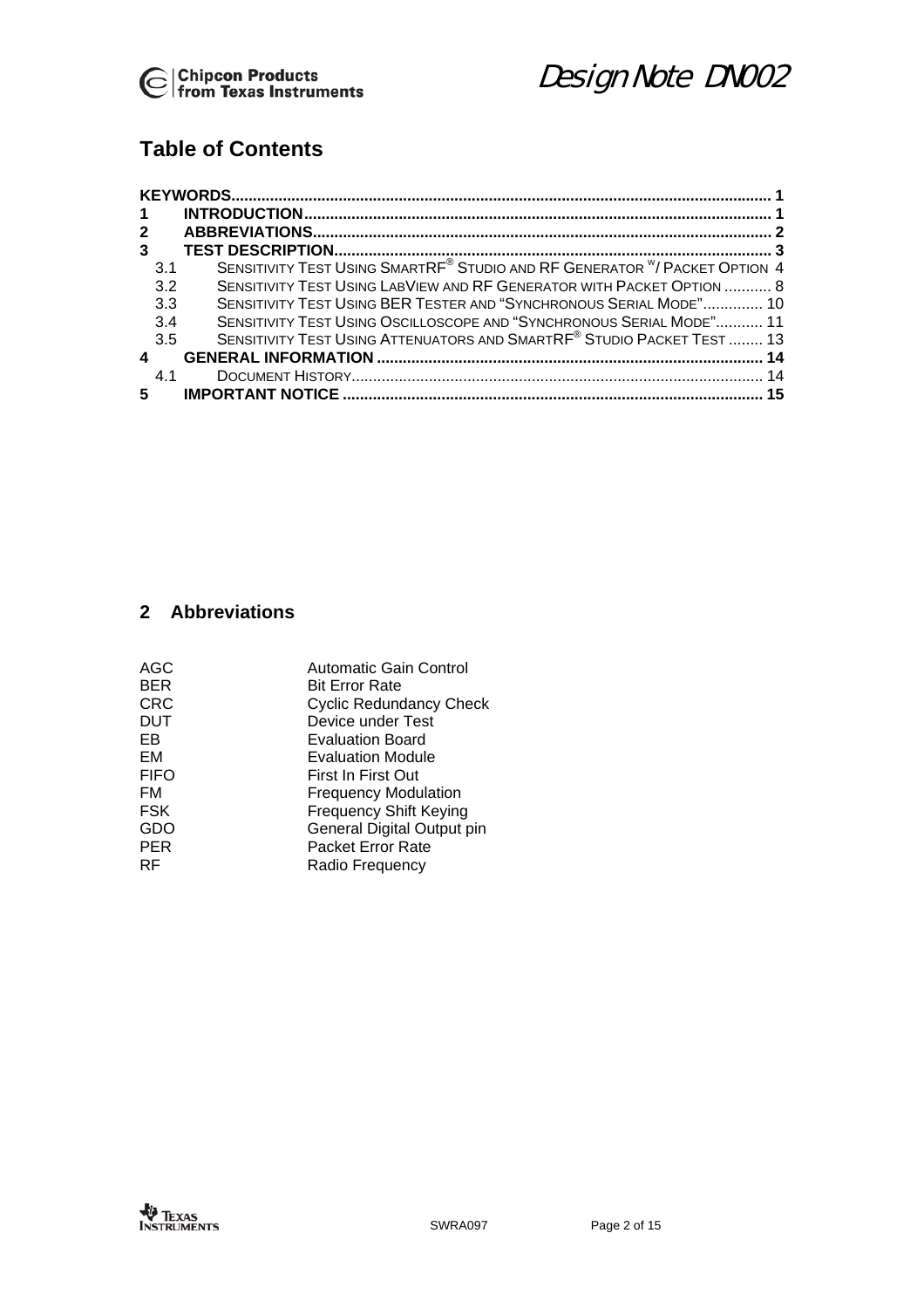

Design Note DN002

# <span id="page-2-0"></span>**3 Test Description**

All the tests described in this document are intended for either checking the receive performance of CC1100/CC2500, or to check the receive performance of a design using the CC1100/CC2500. In both cases it is required to have access to a development kit for the transceiver in question. Performance of the chip itself can be done by simply measuring on the development kit, while testing of a design that uses CC1100/CC2500 requires that the design is interfaced to the SmartRF<sup>®</sup>04EB board. (SPI lines and GDO lines must be strapped over to the test connectors on the SmartRF<sup>®</sup>04EB board). The tests described in this document need a certain amount of RF equipment. The only exception is the test described in section [3.5,](#page-12-0) which only requires a development kit and attenuators.

Two abbreviations that are used frequently in this document are BER (Bit Error Rate) and PER (Packet Error Rate). These terms are closely linked, i.e. with a given packet length and BER the PER can be calculated using the following formula:

$$
PER = 1 - (1 - BER)^{packet\_length}
$$

Note that the packet length includes both sync word and CRC in addition to the payload data since a bit error in those fields will result in a packet error (for the CC1100/CC2500 in buffered mode this applies if the sync word detection requires all 16 of 16 sync word bits to be detected correctly).

In all the tests described in this document it should be ensured that the receiver and transmitter work at the same RF frequency in order to measure the real (best case) sensitivity. This can be done by setting the DUT in TX and measuring the transmitted signal with un-modulated carrier (FSK and 0 deviation), or by measuring the centre of the transmitted spectrum. This requires access to a spectrum analyzer. Alternatively, the transmit frequency from a generator or transmitting device can be swept until the best sensitivity is found.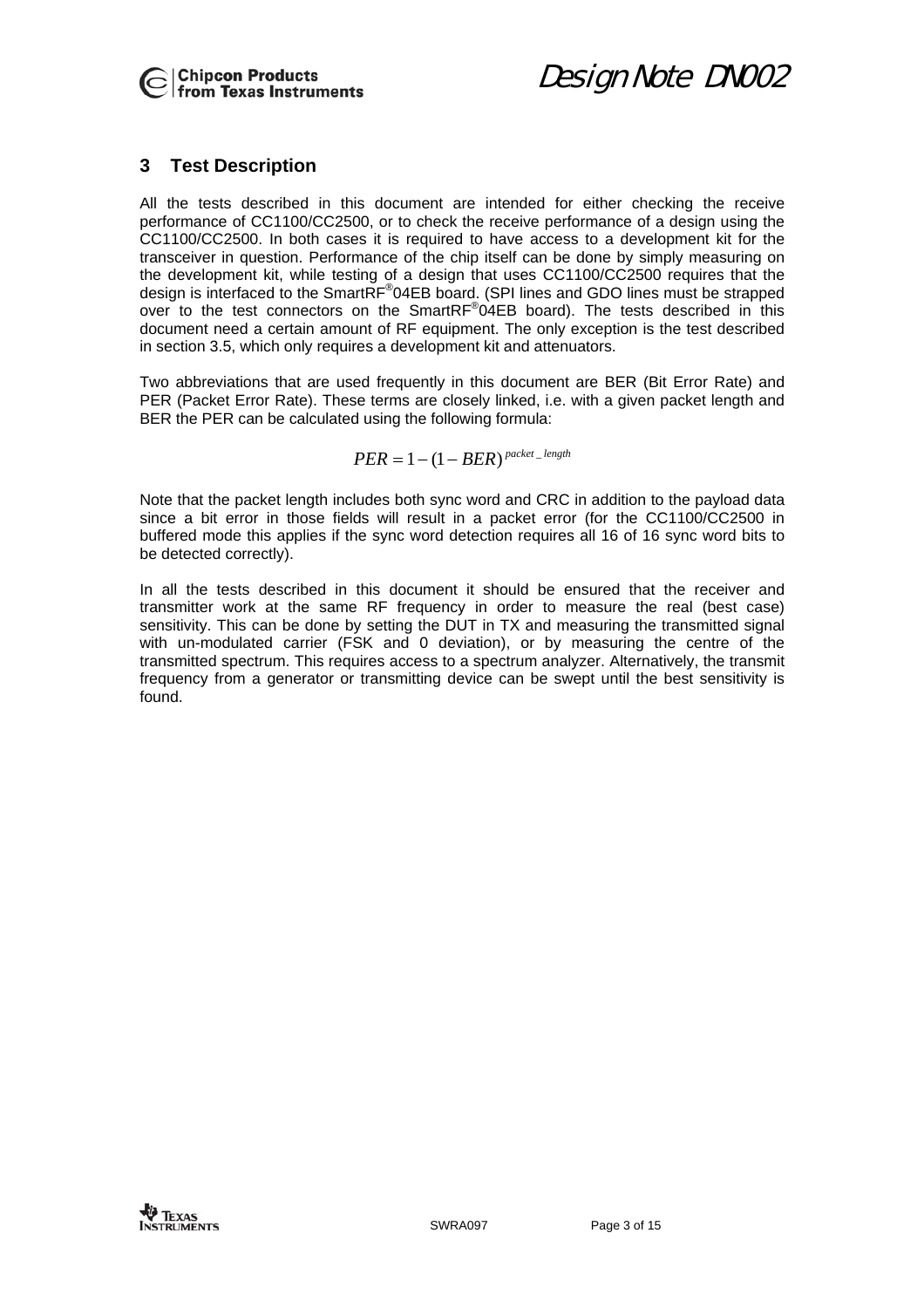#### <span id="page-3-0"></span>**3.1 Sensitivity Test Using SmartRF® Studio and RF Generator w/ Packet Option**

This test uses SmartRF $^{\circ}$ 04EB and CCxx00 together with SmartRF $^{\circ}$  Studio as a receiver, and a RF generator with packet option as a transmitter. The RF generator is configured for the selected RF frequency, modulation format, deviation, and data rate. SmartRF<sup>®</sup> Studio is used in "packet RX" mode.

The format of the packets from the generator is somewhat limited by the functionality of SmartRF<sup>®</sup> Studio. I.e. variable packet length with length byte in the beginning of the packet must be used, and the CRC at the end must be correctly calculated and added to the transmitted packet. The packet format is illustrated in [Figure 1,](#page-3-1) and the sections are described below:

|  | 'reamble | Word<br>$\cdots$<br>.NI | enath<br>Bvte<br>∟en∾ | 1011000<br><b>HVIOdu</b> | -- |
|--|----------|-------------------------|-----------------------|--------------------------|----|
|--|----------|-------------------------|-----------------------|--------------------------|----|

<span id="page-3-1"></span>

|  |  |  |  | Figure 1. Packet Format for Receiving Packet with SmartRF <sup>®</sup> Studio |  |  |
|--|--|--|--|-------------------------------------------------------------------------------|--|--|
|--|--|--|--|-------------------------------------------------------------------------------|--|--|

#### **Preamble**

10101010 sequence (NRZ) or 10011001 sequence (1010 Manchester coded). Programmable length (2-24 bytes). Other preamble formats can be programmed on the RF generator (to emulate existing protocols), but it must be noted that the CC1100/CC2500 will not be able to generate these in normal mode. It should also be noted that using other preamble formats may affect PER and required preamble length.

#### **Sync Word**

The CC1100/CC2500 offers a programmable sync word both in RX and TX. In TX, the sync word (16 bits) can be sent once or repeated. I.e. 32 bit sync is the same 16 bits repeated twice. In RX, the receiver can be set to receive the packet when a pattern of 15 of the 16 bits are found, or when 16 of 16 bits are found (alternatively when 30 of 32 bits are found in the case of repeated sync word).

<span id="page-3-2"></span>If a sync word other than the default (0xD391) is to be used, it is necessary to do the following:

Set up normal "packet RX", hit "copy settings to register view", select the "manual init box", and go to "register view" and update the SYNC1 and SYNC0 registers. When returning to "normal view", the "packet RX" mode will use the updated sync word.

#### **Length Byte**

Length of payload field (not including the length byte). In TX, the length byte is the first byte written to the FIFO of CC1100/CC2500. On the RF generator, the length byte must be placed after the sync word.

#### **CRC**

16 bit CRC value is calculated automatically by CC1100/CC2500 in TX. On the RF generator, it is necessary to manually calculate the 2 byte CRC value that is appended to the end of the payload (see DN503 on how to calculate the CRC), or alternatively a pair of CC1100/CC2500 can be used to do the CRC calculation.

In the latter case one CC1100/CC2500 is set up in "packet TX", transmitting the packet with the wanted payload repeatedly. The other CC1100/CC2500 is configured to operate in packet RX mode (it is a good tip to start RX with the "start buffered RX" button and then stop RX again to ensure that packets are coming in). The settings are then copied to "register view" with the "copy settings to register view" button. In "register view" the expected packet length is then set longer than the expected packet (PKTLEN register) and fixed packet length is selected (PKTCTRL0 register). CC1100/CC2500 is then set in RX mode by using the SRX strobe button. The radio will end up in RX OVERFLOW state, but by reading the FIFO, the

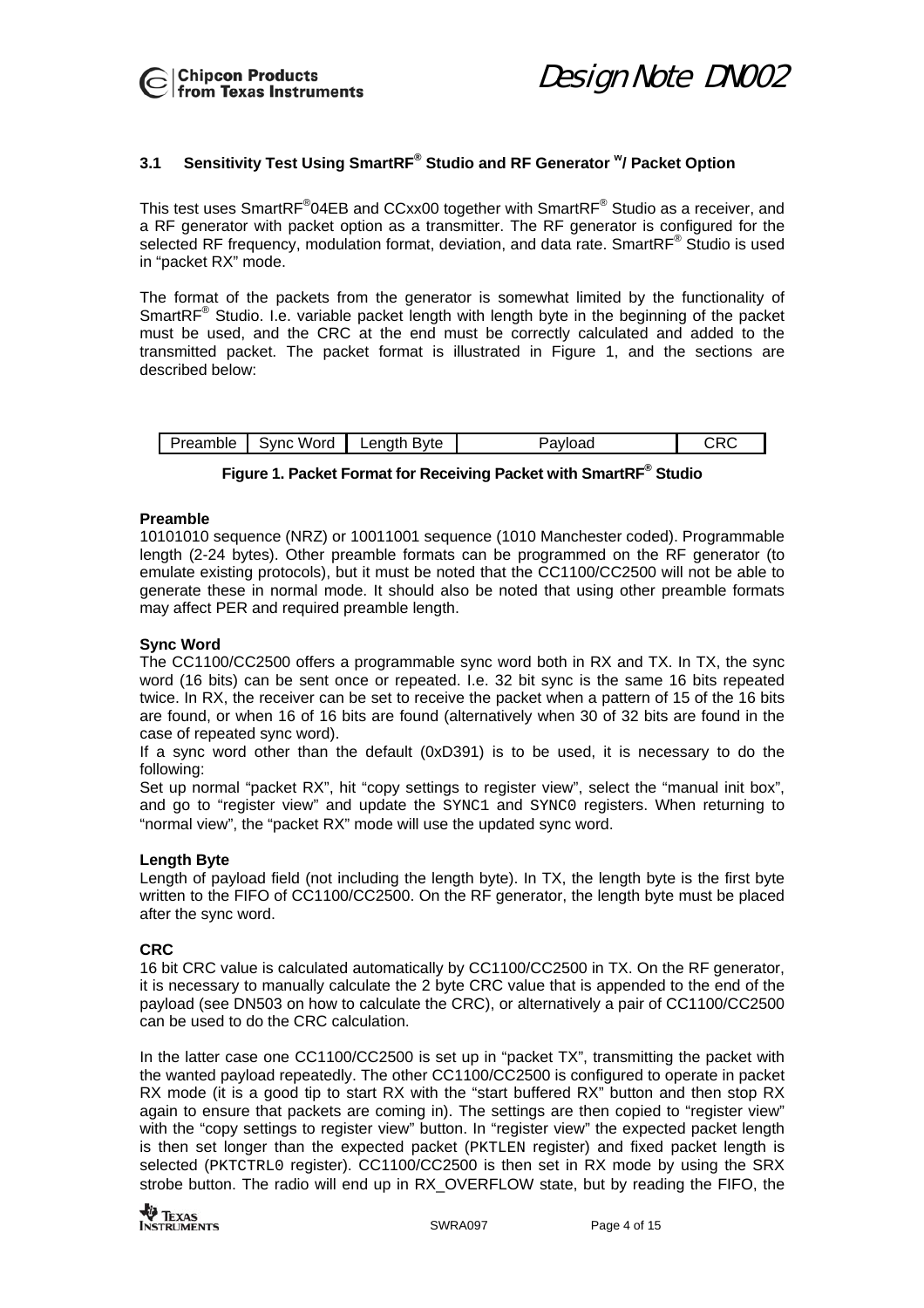

correct CRC value can be obtained. See [Figure 2.](#page-4-0) To recheck the CRC value, the FIFO can be flushed with SFRX strobe, before returning to RX and reading the FIFO. The data seen after the CRC value in the FIFO is demodulated noise, and should be disregarded.

| C 0x0328 - CC2500 - SmartRF® Studio                  |                                                                                                                             | $\Box$ D $\Box$ |
|------------------------------------------------------|-----------------------------------------------------------------------------------------------------------------------------|-----------------|
| File Settings Help                                   |                                                                                                                             |                 |
| 20<br>d Sieil                                        |                                                                                                                             |                 |
| Current chip values:                                 | Register View Notes<br>Normal View                                                                                          |                 |
| E-10CFG2 [0x00]: 0x29<br>$\blacktriangle$            |                                                                                                                             |                 |
| 由-IOCFG1 [0x01]: 0x2E                                | F<br>[7:0] PACKET_LENGTH<br>Ox<br>Write 0                                                                                   |                 |
| 由-IDCFG0D [0x02]: 0x06<br>EI-10CFG0A1 [0x02]: 0x06   | 255<br>$\blacktriangledown$<br>PKTLEN (0x06)                                                                                |                 |
| 由-IOCFG0A2 [0x02]: 0x06                              |                                                                                                                             |                 |
| EI-FIFOTHR [0x03]: 0x07                              | Read value: 0xFF<br>$\blacksquare$<br>$\blacktriangleright$                                                                 |                 |
| E-SYNC1 [0x04]: 0xD3                                 | 04<br>$[7:5]$ PQT $[2:0]$<br>[4] WOR_AUTOSYNC<br>0x<br>Write 1                                                              |                 |
| E-SYNCO [0x05]: 0x91                                 |                                                                                                                             |                 |
| E- PKTLEN [0x06]: 0xFF                               | $\overline{0}$<br>$\overline{\phantom{a}}$<br>PKTCTRL1 (0x07)<br>$\mathbf{0}$                                               |                 |
| E- PKTCTRL1 [0x07]: 0x04<br>EI-PKTCTRL0 [0x08]: 0x04 | Read value: 0x04<br>$\blacktriangleleft$<br>$\blacktriangleright$                                                           |                 |
| 由-ADDR [0x09]: 0x00                                  | 04<br>$[1:0]$ LENGTH CONFIG $[1:0]$                                                                                         |                 |
| E- CHANNR [0x0A]: 0x00                               | [2] CRC_EN<br>0x<br>Write 2                                                                                                 |                 |
| 由-FSCTRL1 [0x0B]: 0x0C                               | [1] CRC calculation in TX and CR v<br>PKTCTRL0 (0x08)<br>$\overline{\phantom{a}}$<br>  (0) Fixed length packets, length c ▼ |                 |
| EI-FSCTRL0 [0x0C]: 0x00                              | Read value: 0x04<br>$\left  \cdot \right $<br>$\overline{ }$                                                                |                 |
| E-FREQ2 [0x0D]: 0x5D                                 |                                                                                                                             |                 |
| 由-FREQ1 [0x0E]: 0x93<br>由- FREQ0 [0x0F]: 0xB1        | 00<br>[7:0] DEVICE_ADDR[7:0]<br>Write 3<br>0x                                                                               |                 |
| EI-MDMCFG4 [0x10]: 0x78                              | $\overline{0}$<br>$\overline{\phantom{a}}$<br>Ox.<br>ADDR (0x09)                                                            |                 |
| E-MDMCFG3 [0x11]: 0x93                               | Read value: 0x00<br>$\left  \cdot \right $<br>$\blacktriangleright$                                                         |                 |
| E-MDMCFG2 [0x12]: 0x03                               |                                                                                                                             |                 |
| EI-MDMCFG1 [0x13]: 0x22                              | 00<br>[7:0] CHAN[7:0]<br>Ox<br>Write $4$                                                                                    |                 |
| EI-MDMCFG0 [0x14]: 0xF8                              | $\overline{0}$<br>$\blacktriangledown$<br>CHANNR (0x0A)                                                                     |                 |
| E-DEVIATN [0x15]: 0x44<br>E-MCSM2 [0x16]: 0x07       |                                                                                                                             |                 |
| 由-MCSM1 [0x17]: 0x00                                 | $\blacktriangleright$<br>Read value: 0x00<br>$\left  \right $                                                               |                 |
| 由-MCSM0 [0x18]: 0x18                                 |                                                                                                                             |                 |
| E-FOCCFG [0x19]: 0x15                                | $\blacktriangledown$                                                                                                        |                 |
| FF-BSCFG f0x1At 0x6C<br>▼                            |                                                                                                                             |                 |
| <b>CLAGCCTRL2 My1RI-0y03</b>                         | [Read RX FIFO]<br>Write TX FIFO<br>Insert length Length:<br>Write PATABLE                                                   |                 |
| MARCSTATE:<br>(17) RX_OVERFLOW / RX_OVERFLOW         |                                                                                                                             |                 |
| $\nabla$ CRC OK<br>Frequency offset: 17.5 kHz        | 08 C FO FO FO FO FO FO FOGA BO4B D9 F7 FF A<br>FB 00 00 00 00 00 00 00                                                      |                 |
| RSSI: NA<br>$\Box$ Sync RX                           | F 6E FB F6 D & B2 7F DA F1 B & 4D B6 AD FF<br>F7 FE F7 CE PT6D F7 77 F0 5C FE 7F 1D 97 7A                                   |                 |
|                                                      | EE 2F DE 7F F7 FE EE BF FF 97 EB FC 6E F2<br>Read PATABLE                                                                   |                 |
| $\nabla$ Lock<br>OBW: 101.2 kHz                      | F5 6A D8 3B FD F2                                                                                                           |                 |
| $\blacktriangle$<br>GD02 output pin configuration.   |                                                                                                                             |                 |
|                                                      |                                                                                                                             |                 |
|                                                      | SRES<br><b>SXOFF</b><br><b>SESTXON</b><br>SCA<br>ŧв×<br>SIX<br>SIDLE                                                        |                 |
|                                                      | <b>SPWD</b><br><b>SFTX</b><br>SAFC<br>SWOR<br><b>SFR&gt;</b><br>SWORRST<br>SNOP                                             |                 |
|                                                      |                                                                                                                             |                 |
| Device ID: 0x0328                                    | Last executed command: Read RX FIFO<br>Date: 07.06.2006, Time: 13:35:17                                                     |                 |
|                                                      |                                                                                                                             |                 |
|                                                      |                                                                                                                             |                 |
|                                                      | <b>CRC</b><br>Length byte<br>Payload                                                                                        |                 |

<span id="page-4-0"></span>**Figure 2. SmartRF® Studio Screen Capture with Received Packet and CRC**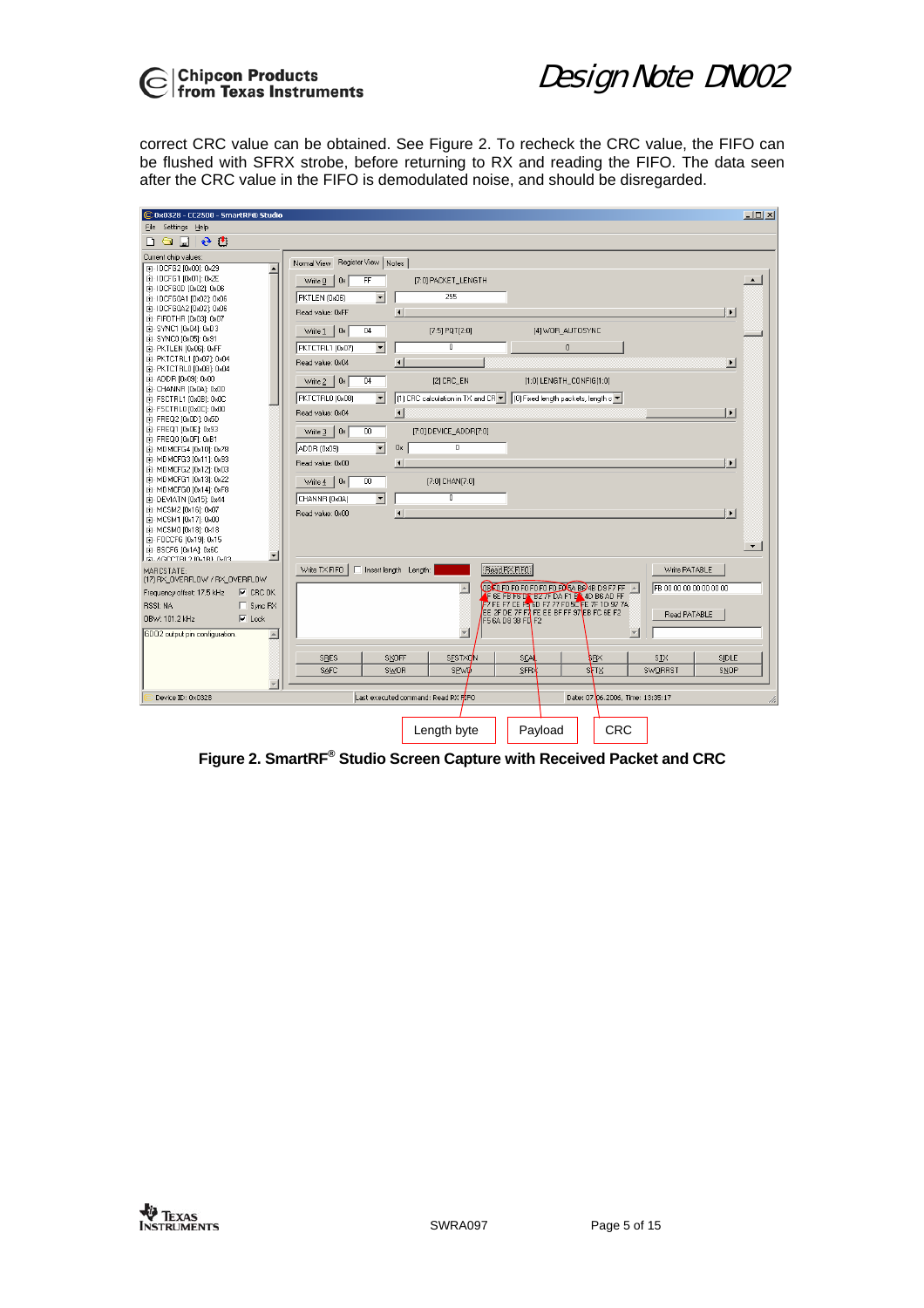|                          | <b>EQUENCY</b><br>AMPLITUDE<br>2.430 000 000 00<br>-89.00<br>GHZ<br>dBm                                                                                                                                                                                                                                                                                                  |
|--------------------------|--------------------------------------------------------------------------------------------------------------------------------------------------------------------------------------------------------------------------------------------------------------------------------------------------------------------------------------------------------------------------|
| 4 bytes<br>preamble      |                                                                                                                                                                                                                                                                                                                                                                          |
| Repeated<br>sync<br>word | Bit Ne Editor<br>Pos:45<br>Size: 152<br>CC1100<br><b>Offset</b><br><b>Binary Data</b><br><b>Hex Data</b><br>$\blacksquare$ 1010<br>1010<br>1010<br>ŋ<br>1010<br>1 <sub>010</sub><br>AAAAAAAA<br>1010<br>1010<br>1010<br>20<br>$-1101$<br>$0011$                                                                                                                          |
| Length<br>byte           | 0001<br>D391D391<br>1001<br>1 <sup>0</sup> 1<br>OOO1<br>0 <sub>011</sub><br>11 <sub>01</sub><br><b>LD</b><br>$\sim$ 0000<br>0000<br>08F0F0F0<br>$1$ nn $\odot$<br>0000<br>1111<br>1111<br>1111<br>oooo<br><b>FOFOFOFO</b><br>60<br>1111<br>1111<br>nnnn<br>1111<br>oooo<br>1111<br>nnn<br>noon<br><b>FO5AB6</b><br>80<br>1111<br>000000101<br>1010<br>1011<br>011D<br>AÓ |
| Payload (8<br>bytes F0)  |                                                                                                                                                                                                                                                                                                                                                                          |
| <b>CRC</b>               |                                                                                                                                                                                                                                                                                                                                                                          |

<span id="page-5-0"></span>**Figure 3. RF Generator Programmed with a SmartRF® Studio Compliant Packet** 

[Figure 3](#page-5-0) shows the same packet programmed into a RF generator. By retransmitting the same packet a known number of times and receiving with SmartRF® Studio "packet RX" mode, the PER can be calculated:

$$
PER = \frac{Cost = packets + CRC\_errors}{Transmitted = packets} \cdot 100[\%]
$$

The sensitivity threshold is found by reducing the RF level from the generator until PER =  $1\%$ .

Time interval between packets can be implemented by programming the RF generator (if applicable), or by inserting a long sequence of zeros after the CRC and looping the packet continuously.

A certain time between packets is necessary to ensure that all packets are received by SmartRF<sup>®</sup> Studio. This is due to limitations on the PC/USB side, and not a limitation of the radio. SmartRF $^{\circ}$  Studio transmits one packet every 150 ms, and transmitting packets faster than this might cause packets to be lost.

Note that inserting zeros between packets will be the same as transmitting a continuous carrier (when using FSK) and that this will to some extent reduce the preamble requirement. The reason is that the AGC is already settled at the start of the preamble when a carrier is present before the packet "starts", and the result is that short preambles may show an "optimistic" sensitivity figure. It should also be noted that some RF generators do transmit an un-modulated carrier between packets even without programming a long sequence of zeros.

The measurement setup for the sensitivity test is shown in [Figure 4.](#page-6-0)

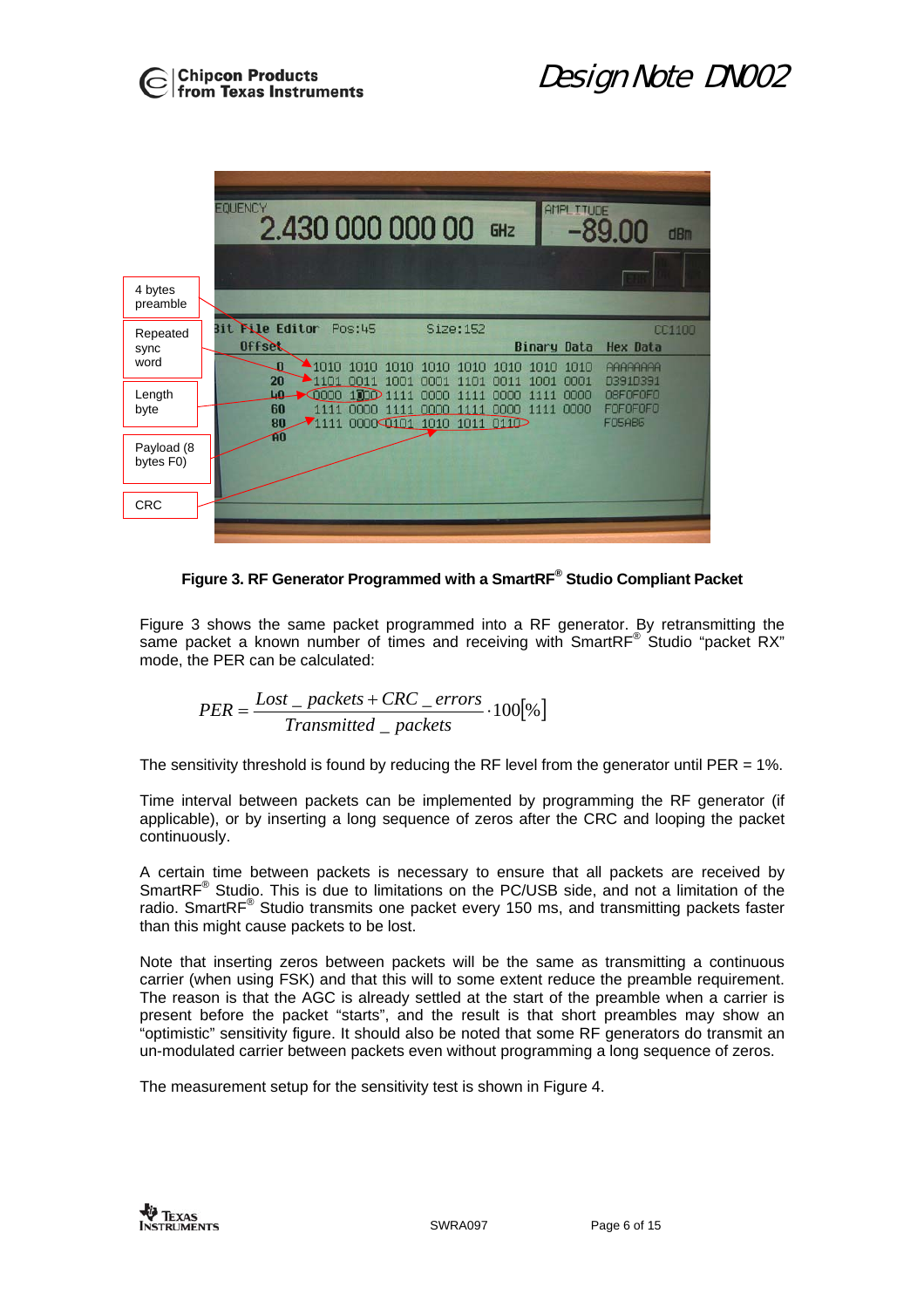

<span id="page-6-0"></span>

**Figure 4. Test Setup for Sensitivity Test Using RF Generator with Packet Support and SmartRF® Studio**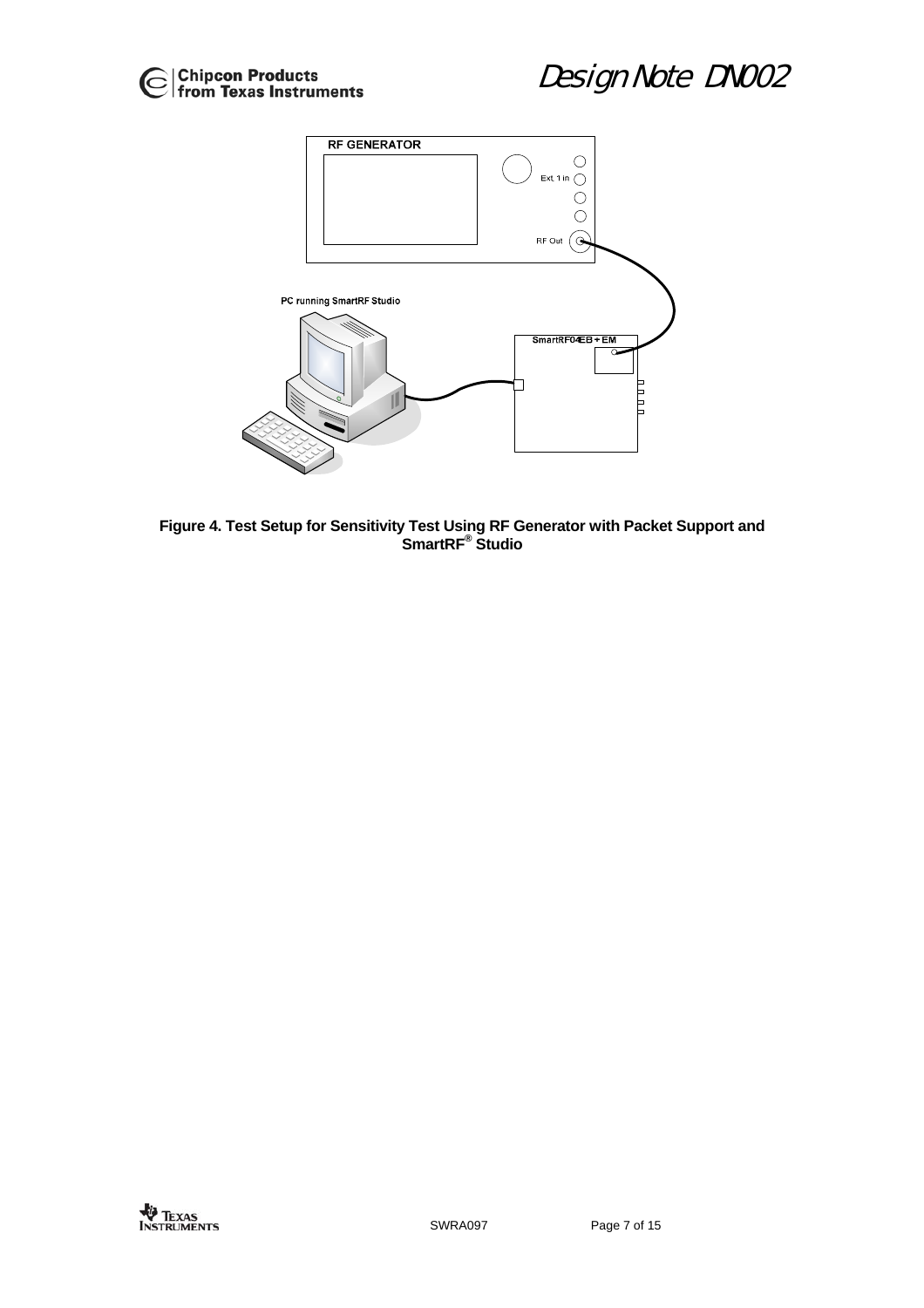

#### <span id="page-7-0"></span>**3.2 Sensitivity Test Using LabView and RF Generator with Packet Option**

Most of the in-house sensitivity testing at TI Norway is done using automated tests with National Instruments LabView together with various RF test equipment. LabView code is not distributed or supported, so this section is given as an overview only.

The packet format used in the LabView sensitivity testing is illustrated in [Figure 5](#page-7-1) and described below. Fixed packet length mode is used. CRC check is not used since the automated test compares the transmitted and received packet bit for bit.

| . . | $\cdot$ $\cdot$<br>--- |  |
|-----|------------------------|--|
|     |                        |  |

<span id="page-7-1"></span>**Figure 5. Packet Format for Receiving Packet with LabView Automated Tests** 

#### **Preamble**

4 bytes 10101010 for most data rates. 8bytes for 500 kbps.

#### **Sync Word**

Repeated sync word 0xD391 (i.e. 32 bits)

#### **Payload**

20 byte payload with pseudo-noise pattern

Overview of the sequence implemented in LabView: (Assume that a transmit frequency that ensures 0 frequency offset between TX and RX is already found. In the LabView test this is ensured by measuring the DUT in TX, but this requires the addition of a spectrum analyzer in the test setup)

- 1. Program the CC1100/CC2500 with the wanted RF configuration (RF frequency, modulation format, deviation, data rate etc.), and put the device in RX.
- 2. Configure the RF generator with the corresponding RF settings.
- 3. Load the selected packet (bit sequence containing preamble, sync word, and payload) to the RF generator, and transmit the packet once.
- 4. Read the RXFIFO content and compare it to the known bit sequence bit for bit. Since each bit is checked a CRC check is redundant.
- 5. Repeat steps 3 and 4 for a sufficient number of packets (At least 100 packets is needed to give a reliable PER figure).
- 6. Adjust RF level from the generator and start from step 3 again. This is repeated until the wanted PER level is found. (in-house, a custom algorithm is used to adjust input level to minimize test time).
- 7. Around the sensitivity limit a larger amount of packets is sent to accurately find the limit.
- 8. Log the final result in an output file.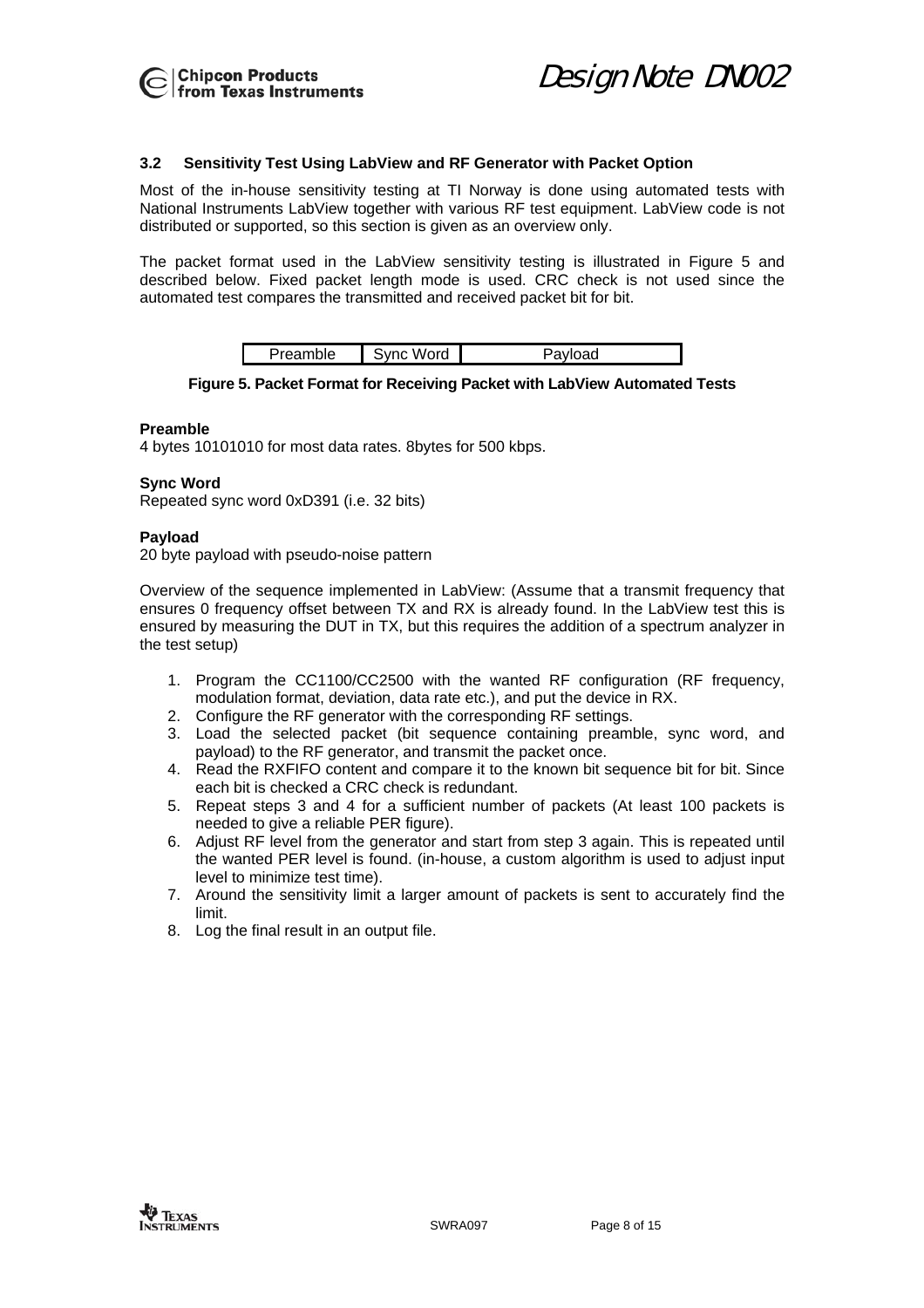



**Figure 6. Test Setup for Automated Sensitivity Test Using National Instruments LabView**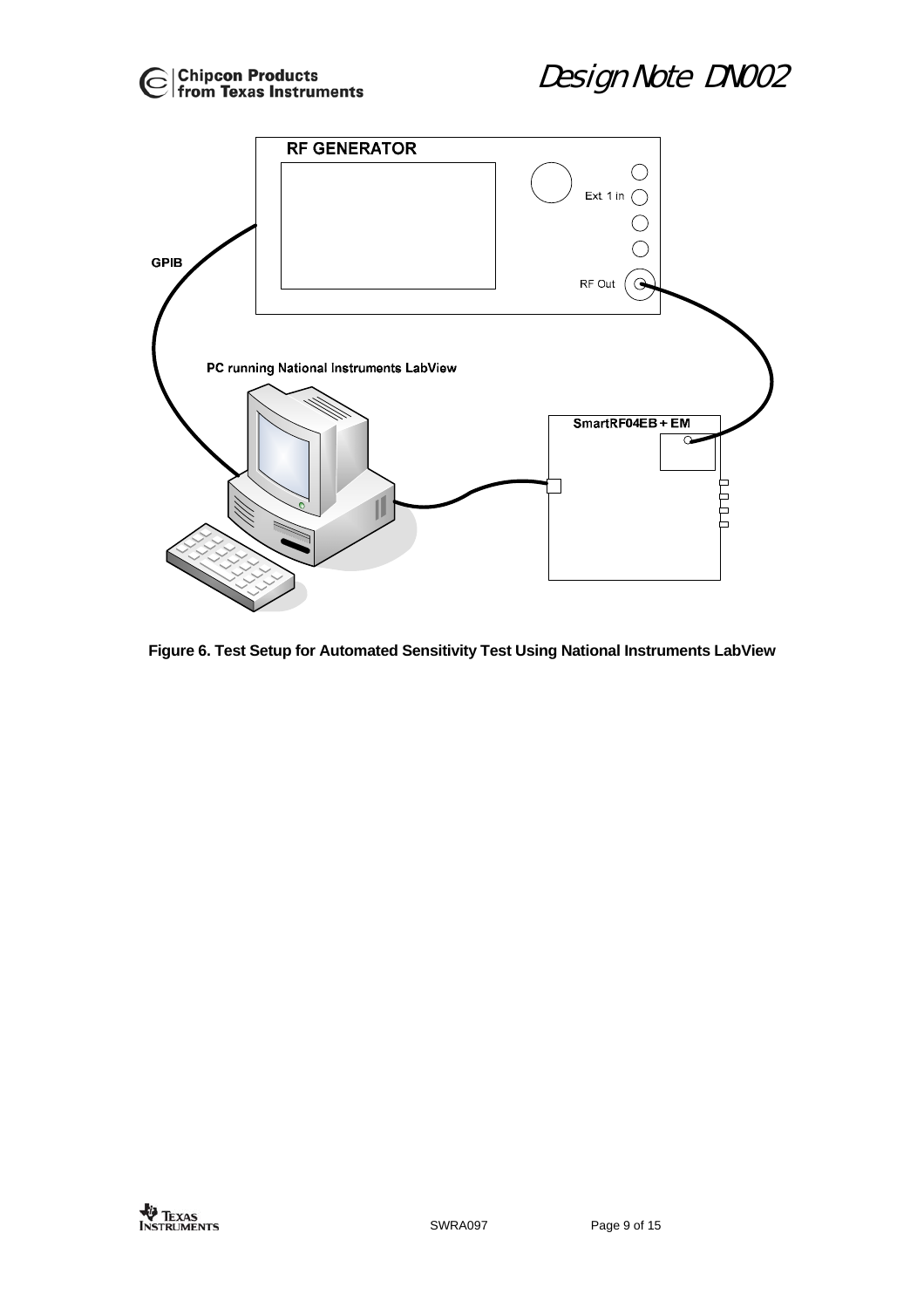

#### <span id="page-9-0"></span>**3.3 Sensitivity Test Using BER Tester and "Synchronous Serial Mode"**

When the CC1100/CC2500 is used in "synchronous serial mode", the received data is available on two GDO pins in the shape of serial data and a corresponding synchronized clock. These signals are routed out to SMA connectors DTEST0 and DTEST1 on the SmartRF<sup>®</sup>04EB.

To select the "synchronous serial mode" in SmartRF<sup>®</sup> Studio, simply program intended configuration in "normal view", select the "simple RX" tab and hit the "start un-buffered RX" button. The routing of data and clock is shown in the bottom window of SmartRF<sup>®</sup> Studio, where they are labeled as "data/clock to external oscilloscope".

With this mode the sensitivity measurement can be done using a dedicated BER tester in combination with a RF generator, or alternatively an RF generator with built in BER tester. In this case a baseband signal (usually with a pseudo-random pattern) is generated by the internal or external BER tester, this signal is modulated onto the RF carrier, and the RF signal is received by CC1100/CC2500. The received signal is then routed back to the BER tester and compared to the previously mentioned baseband signal. Bit errors are counted and a BER is displayed. The update rate of the BER indication is programmable on the BER tester or RF generator. The sensitivity threshold can then be found by lowering the level of the RF signal until a BER of  $1.10<sup>3</sup>$  (typical definition of sensitivity) is displayed.

The measurement setup for using an RF generator together with a separate BER tester is shown in [Figure 7.](#page-9-1) In the case of a RF generator with internal BER function, the BER tester in the figure is removed and the demodulated baseband signal (and synchronized clock) is instead connected to inputs on the RF generator.

Note that the baseband signal does not represent a series of packets in this case, but rather a continuous stream of data.

<span id="page-9-1"></span>

**Figure 7. Test Setup for Sensitivity Testing Using a Dedicated BER Tester** 

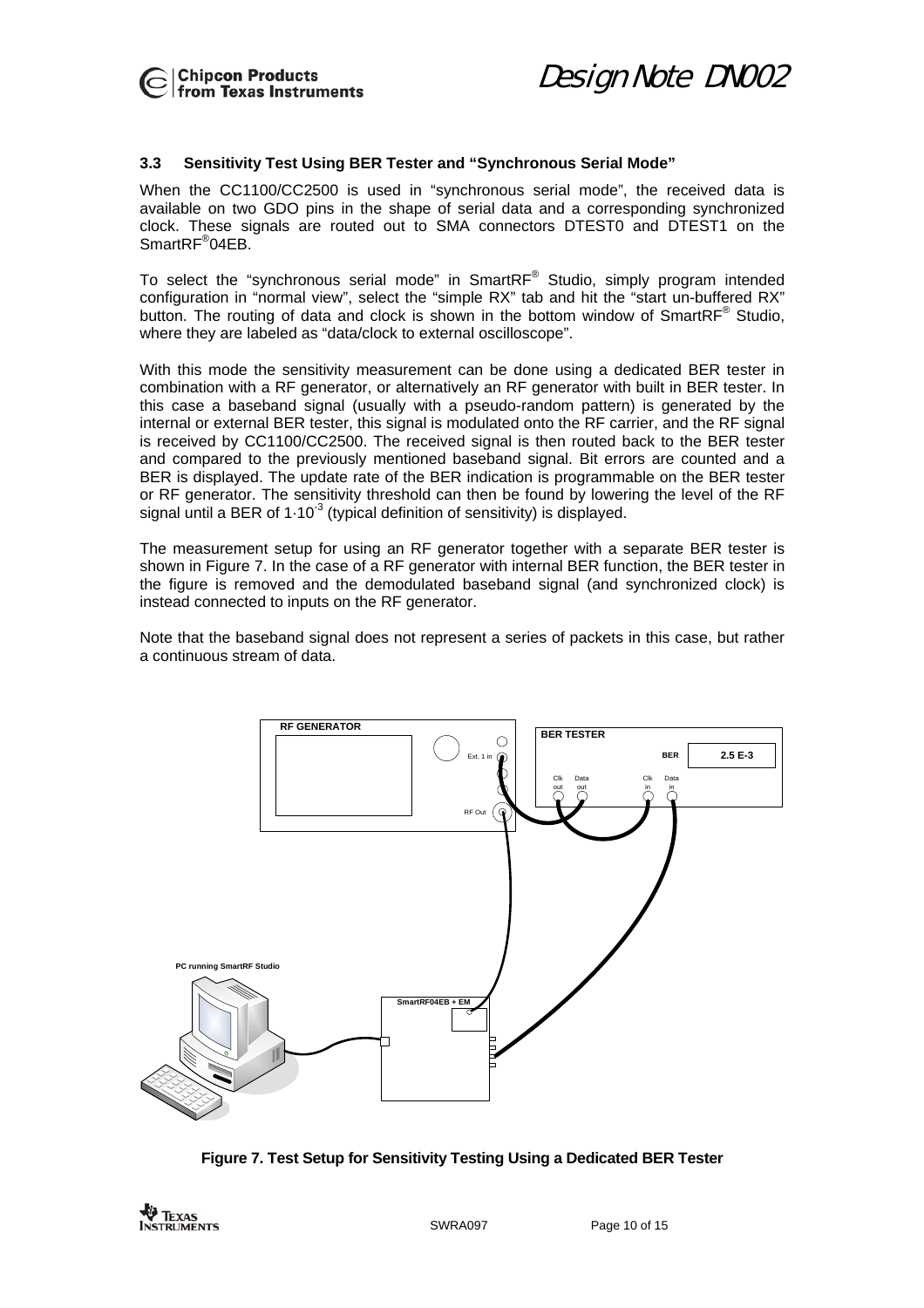

**Chipcon Products**<br> *Design Note DN002*<br> **from Texas Instruments** 

#### <span id="page-10-0"></span>**3.4 Sensitivity Test Using Oscilloscope and "Synchronous Serial Mode"**

It is also possible to test sensitivity with the "serial synchronous mode" without having access to a dedicated BER tester. With only a RF generator and an oscilloscope a relatively accurate sensitivity measurement can be made. Even with a very basic RF generator (without FSK modulation) it is possible to do a FSK sensitivity measurement. In this case a function generator is used to create a square wave baseband signal, and the RF generator is set up for FM and external modulation. The function generator is set up to output a square wave with a frequency equal to half the programmed bit rate (remember that the effective bit rate is reduced in half when selecting Manchester coding for CC1100/CC2500). This is identical to a 01010101 sequence, and this sequence can easily be recognized on the oscilloscope. The amplitude from the function generator must be within the limitations of the external input on the RF generator, and it should be confirmed that the deviation produced by the RF generator is as programmed on the CC1100/CC2500. This can be done with for instance a spectrum analyzer connected to the RF generator.

The test setup for sensitivity testing with RF generator, function generator and oscilloscope is shown in [Figure 8.](#page-10-1) In the case of RF generator with internal FSK modulation the function generator can be omitted. The configuration of SmartRF® Studio is done as in section [3.3.](#page-9-0)

<span id="page-10-1"></span>

#### **Figure 8. Test Setup for Sensitivity Testing Using Oscilloscope**

[Figure 9](#page-11-0) shows a typical oscilloscope plot taken close to the sensitivity threshold. The demodulated data is shown in the top curve (with one bit error) and the synchronized clock is shown below.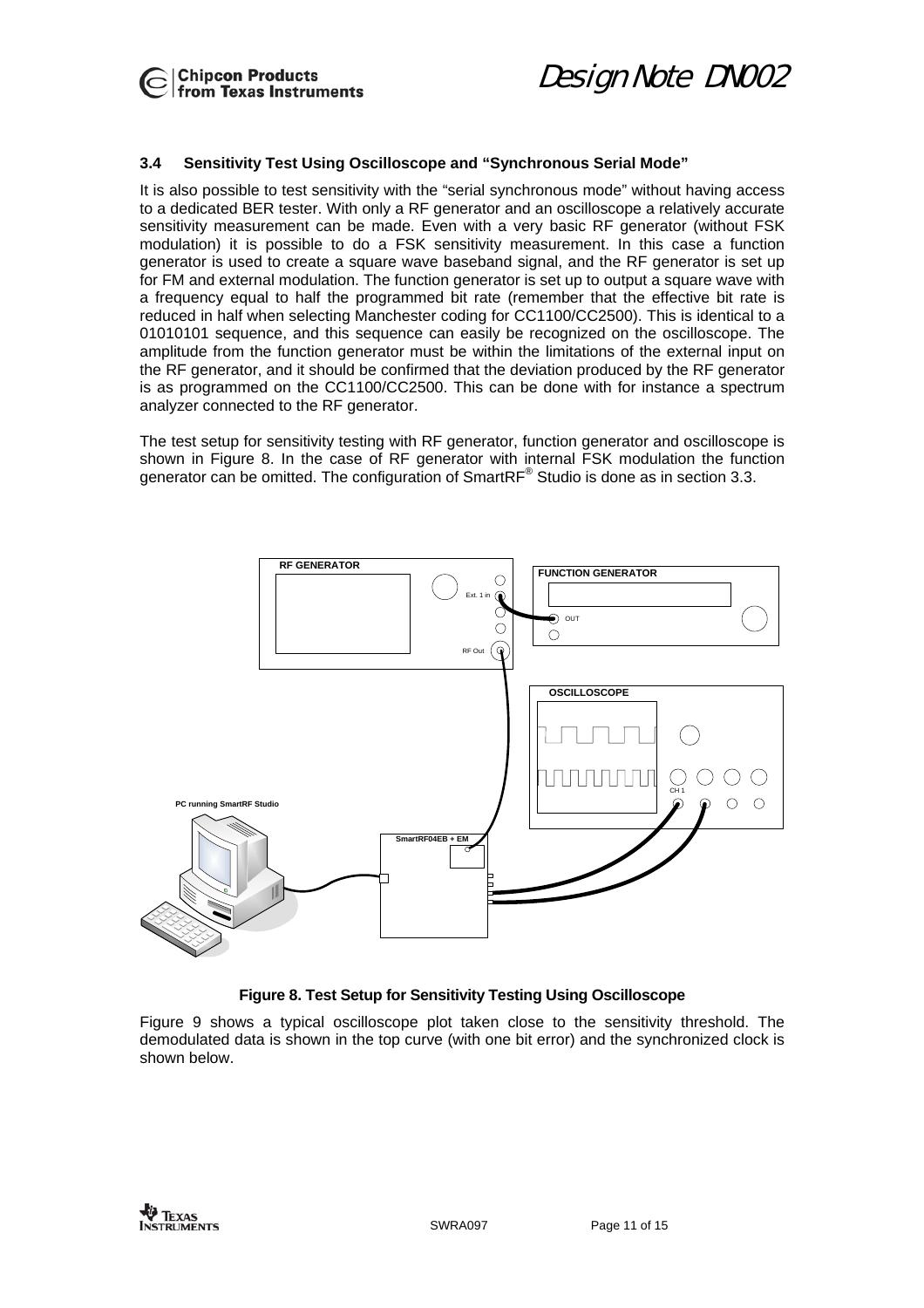

<span id="page-11-0"></span>

#### **Figure 9. Oscilloscope Screen Capture of Demodulated Data and Synchronized Clock near the Sensitivity Limit**

Two issues should be mentioned with relation to this sensitivity test. One is that it is not easy to determine an accurate BER (e.g.  $1.10^{-3}$ ) by looking at the oscilloscope. However, the increase in BER near the sensitivity threshold is quite abrupt so it will be possible to find a good approximation. The other issue is that demodulating a 01010101 sequence is easier than demodulating a PN sequence for the receiver (due to high amount of transitions), and thus the measured sensitivity will be slightly optimistic.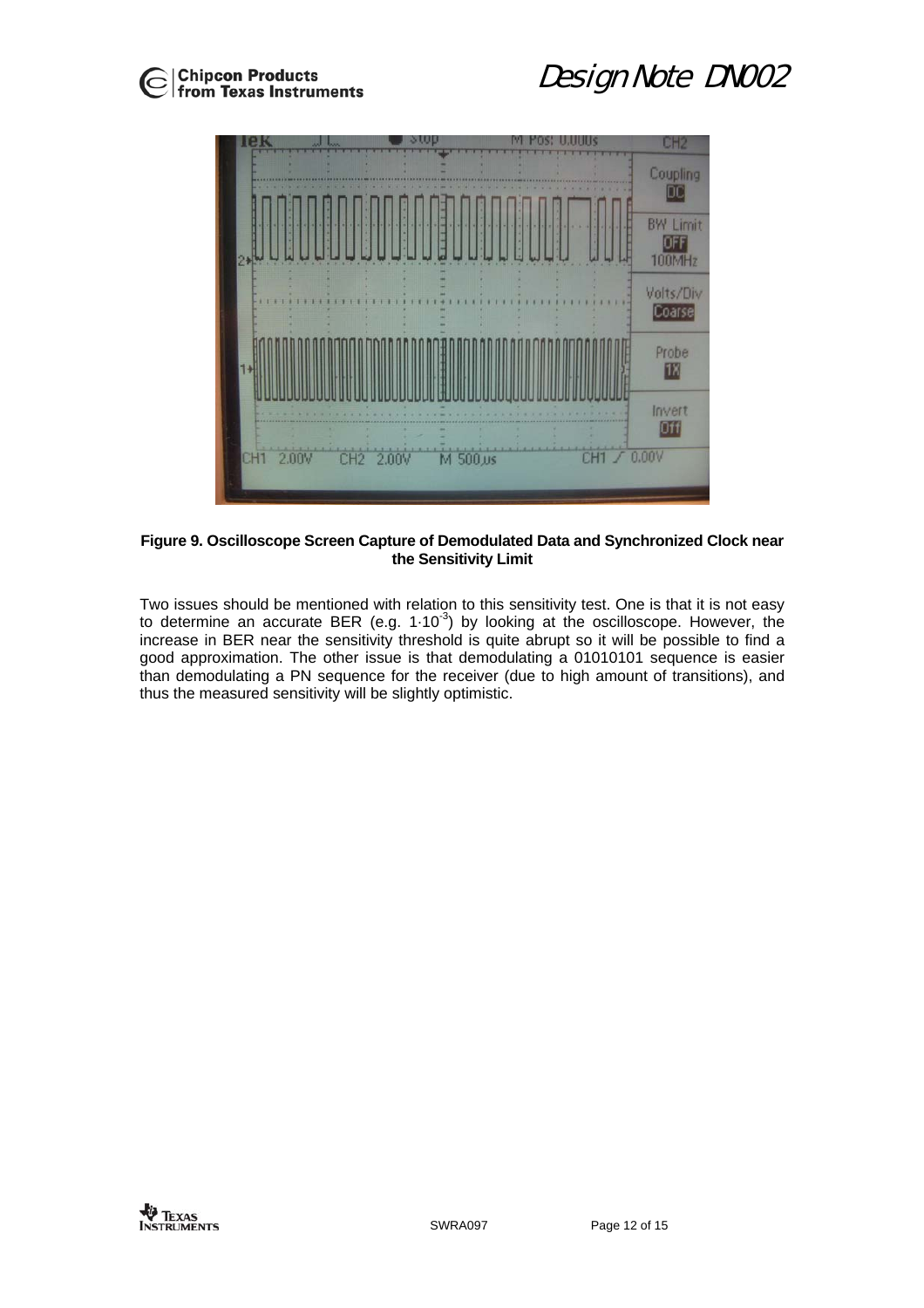

**Chipcon Products**<br> *Design Note DN002*<br> **from Texas Instruments** 

### <span id="page-12-0"></span>**3.5 Sensitivity Test Using Attenuators and SmartRF® Studio Packet Test**

The simplest form of sensitivity testing is to use a CC1100/CC2500 both as transmitter and receiver, i.e. omitting use of all RF test equipment. The challenge in this case is to accurately control the RF level at the receiver, and the obvious approach is to use a set of attenuators.

The test setup is shown in [Figure 10](#page-12-1) 

To determine the PER, the packet test option in SmartRF $^{\circ}$  Studio can be used. I.e. configure both TX side and RX side with the appropriate RF settings, select the "packet TX" or "packet RX " tab, select an appropriate packet format (for example the one suggested in section [3.1,](#page-3-0) page [4\)](#page-3-0) and select a sufficient number of packets. Then start up the receiver first by clicking the "start buffered RX" button, and the transmitter by clicking "start buffered TX". The PER is calculated as in section [3.1,](#page-3-2) and the attenuation is increased until the PER reaches 1%. This defines the sensitivity threshold.

One issue to remember with this setup is that RF power can reach the receiver outside the path through the coax cable and attenuators. This is specially an issue if the two boards are placed very close together and the receiver is operated with very good sensitivity (low data rate and receiver bandwidth). The symptom is then that the receiver can decode packets even with very high attenuation, and it is not possible to find the sensitivity threshold correctly. To avoid this one of the boards should be placed in a shielded box where the shield is grounded and the only opening in the box is a small hole for cables to exit. This will reduce radiation to a minimum. Such a box can be made of any box of conductive material (e.g. a biscuit tin).

<span id="page-12-1"></span>

**Figure 10. Test Setup for Sensitivity Test Using Attenuators and SmartRF® Studio**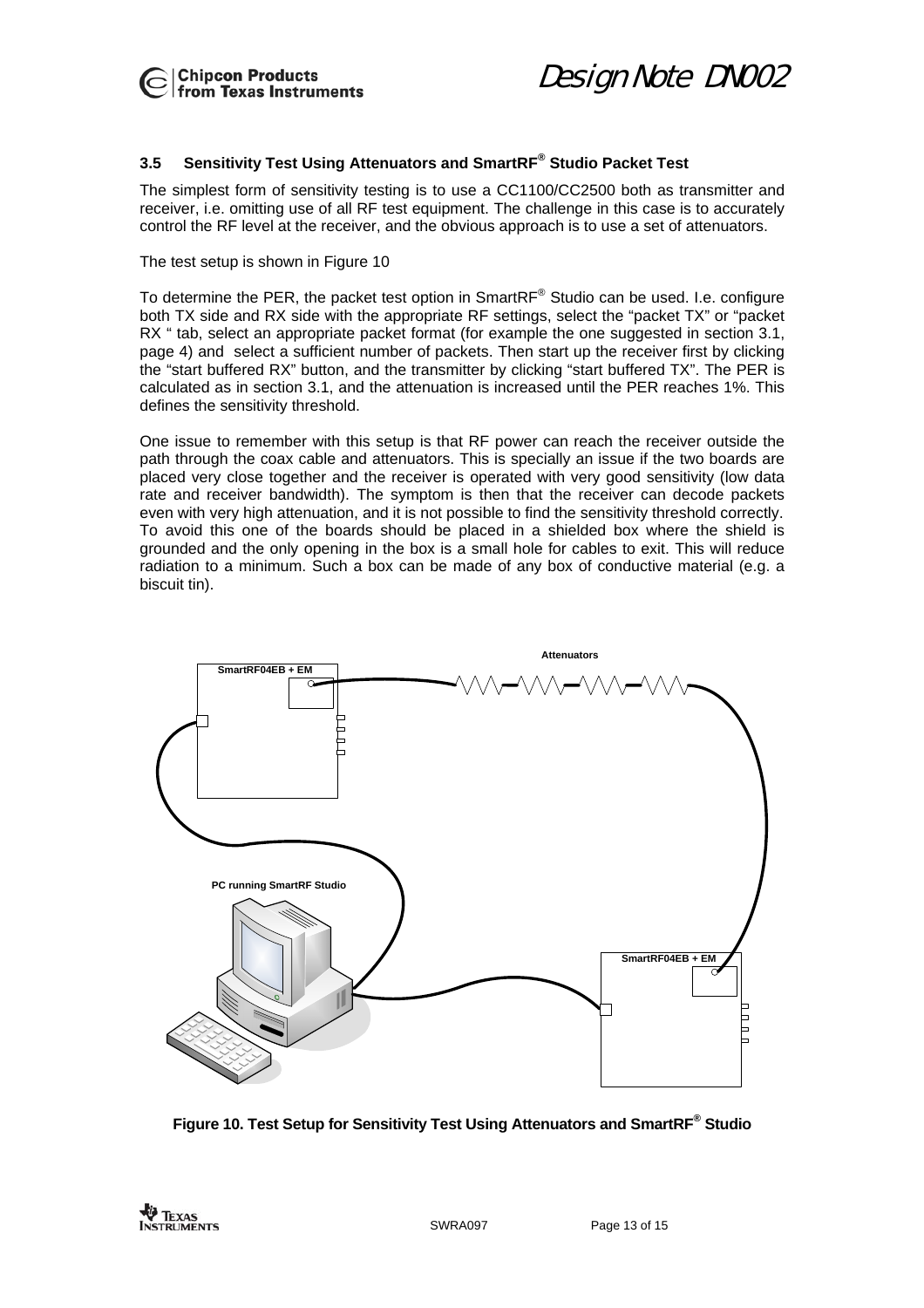

# <span id="page-13-0"></span>**4 General Information**

### <span id="page-13-1"></span>**4.1 Document History**

| Revision       | Date       | Description/Changes |
|----------------|------------|---------------------|
| <b>SWRA097</b> | 2006.07.06 | Initial release.    |